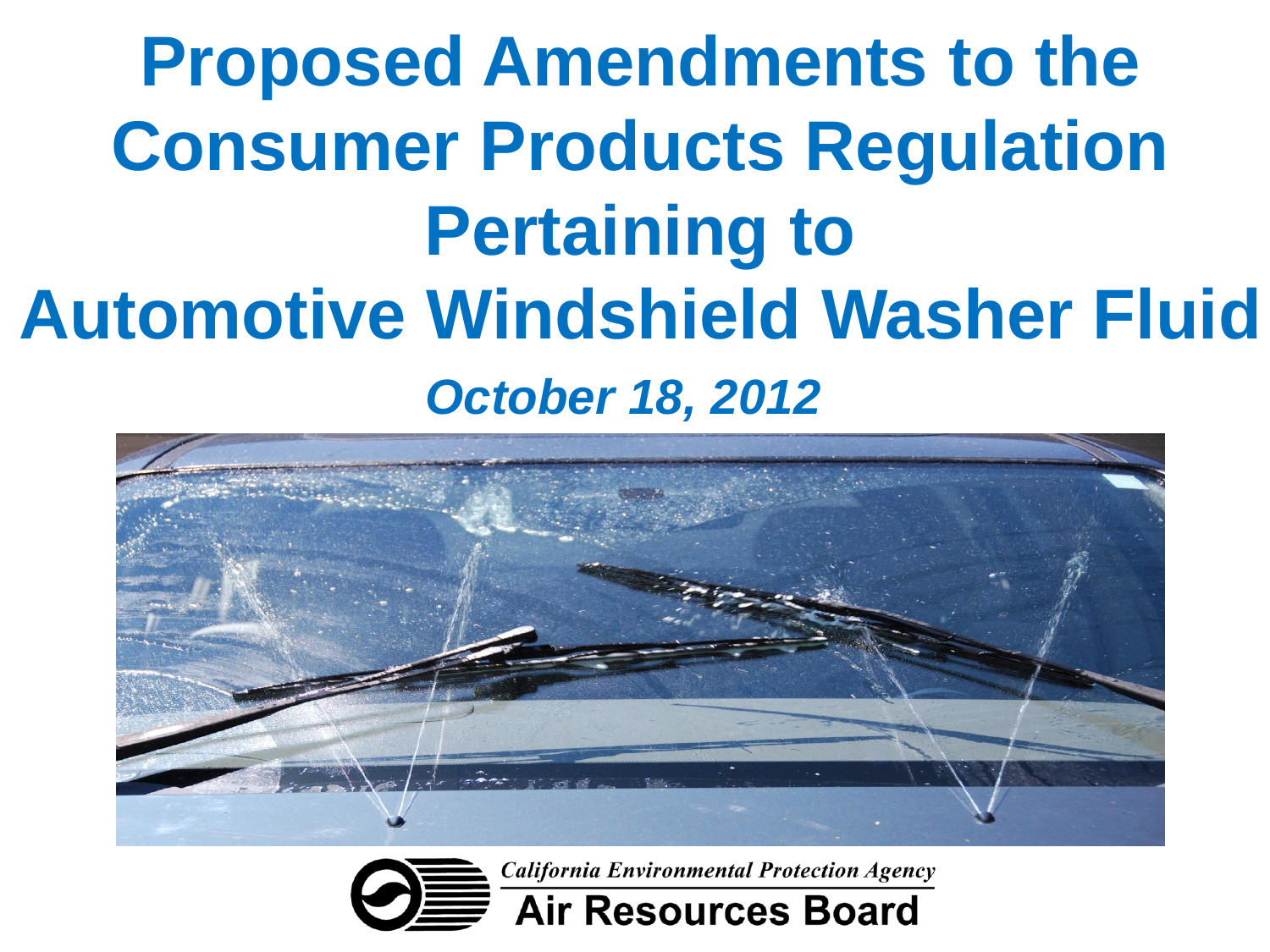### Presentation Overview

- □ Background
- □ Need for Proposed Amendments
- Proposed Amendments
- □ Outreach
- **umpacts**
- □ Recommendation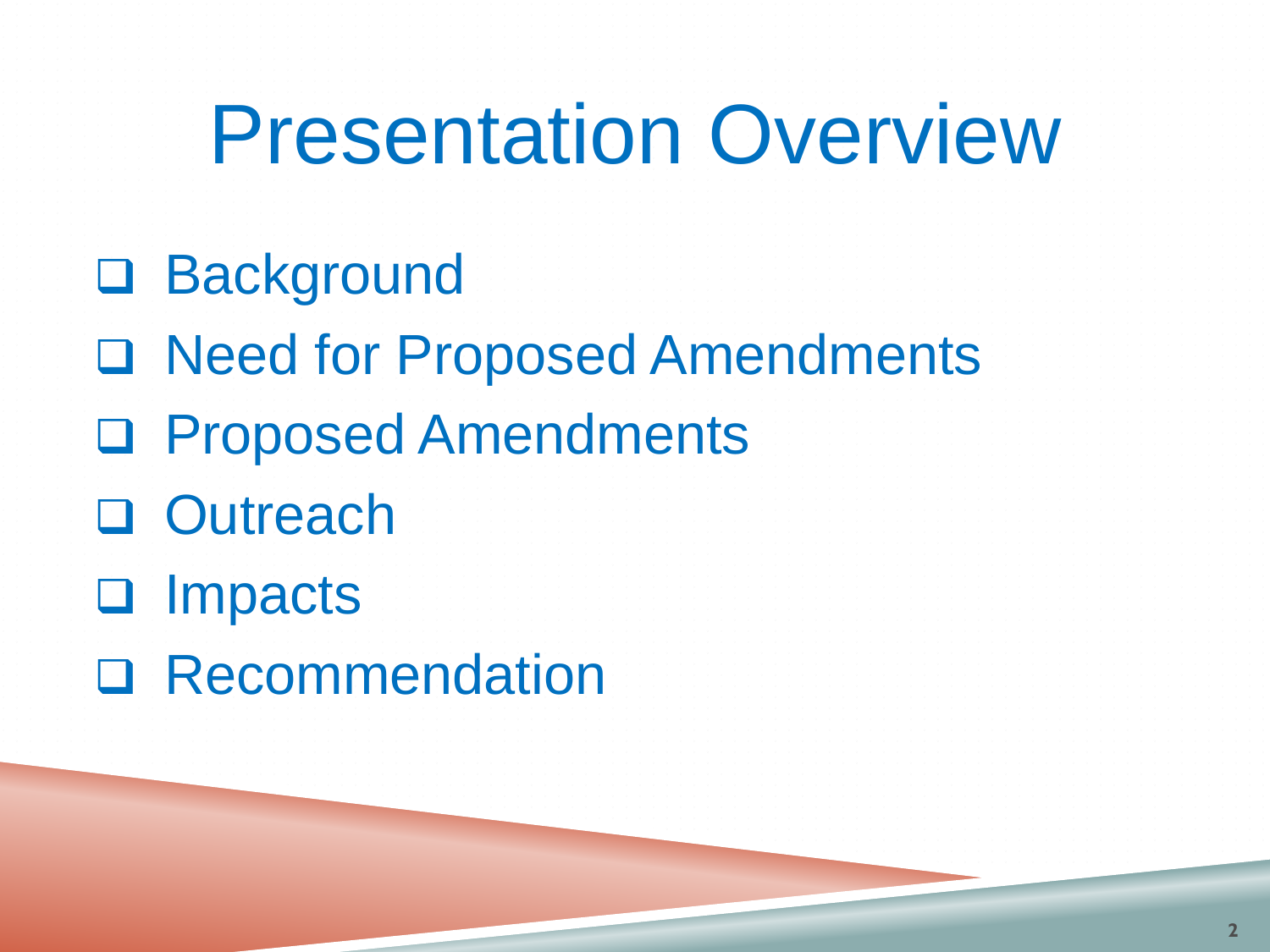# Automotive Windshield Washer Fluid

- □ Liquids used in motor vehicle windshield washer systems for cleaning and to prevent freezing
- □ First regulated as part of 1990 rulemaking for consumer products
	- $\triangleright$  Special provisions for areas with freezing temperatures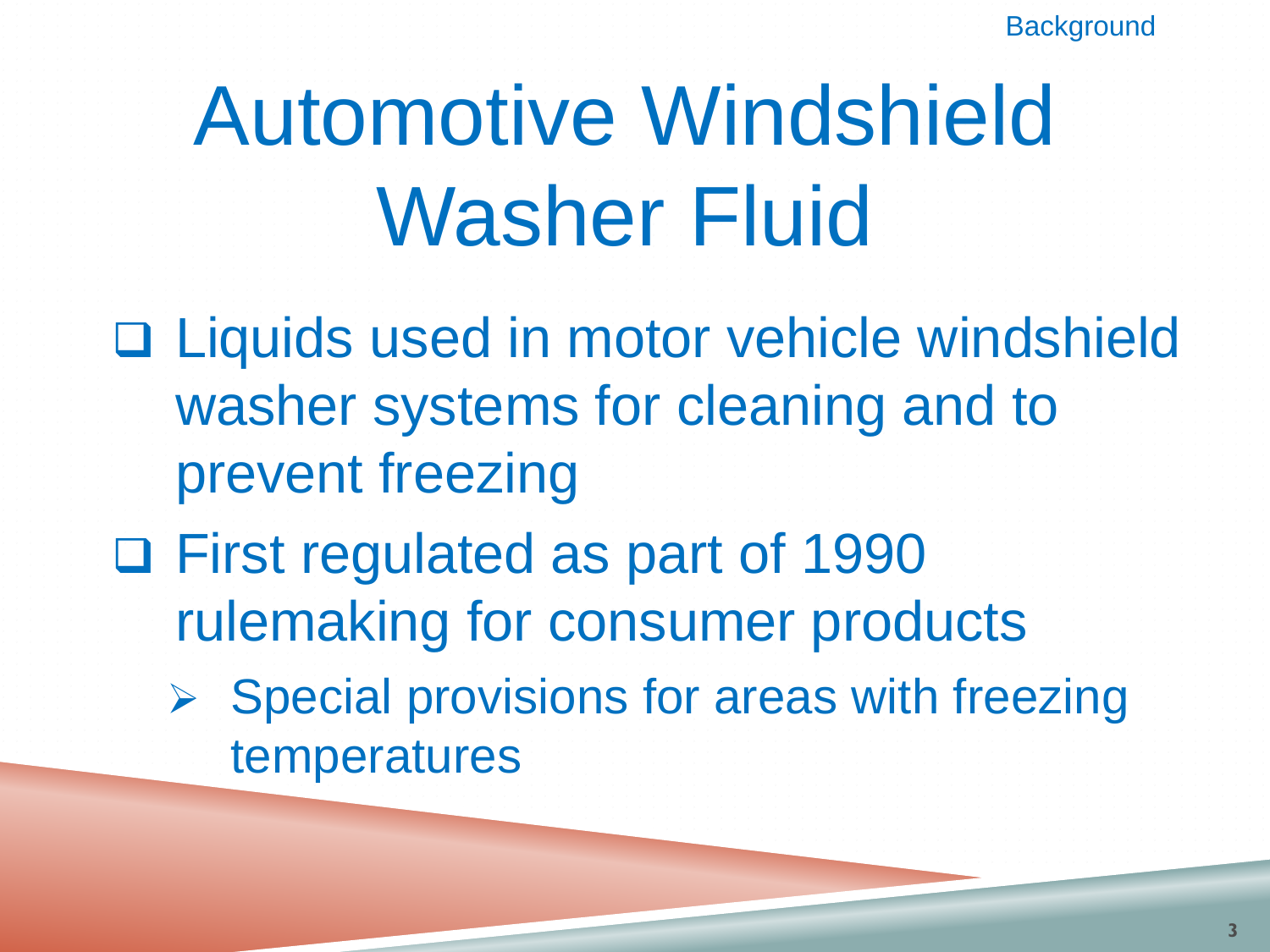# Automotive Windshield Washer Fluid

- □ Regulated based upon area where sold
	- $\triangleright$  Type "A" areas are regions which routinely experience freezing temperatures during the winter months
	- $\triangleright$  All other areas
- □ Type "A" areas require products with higher VOC content to prevent the fluid from freezing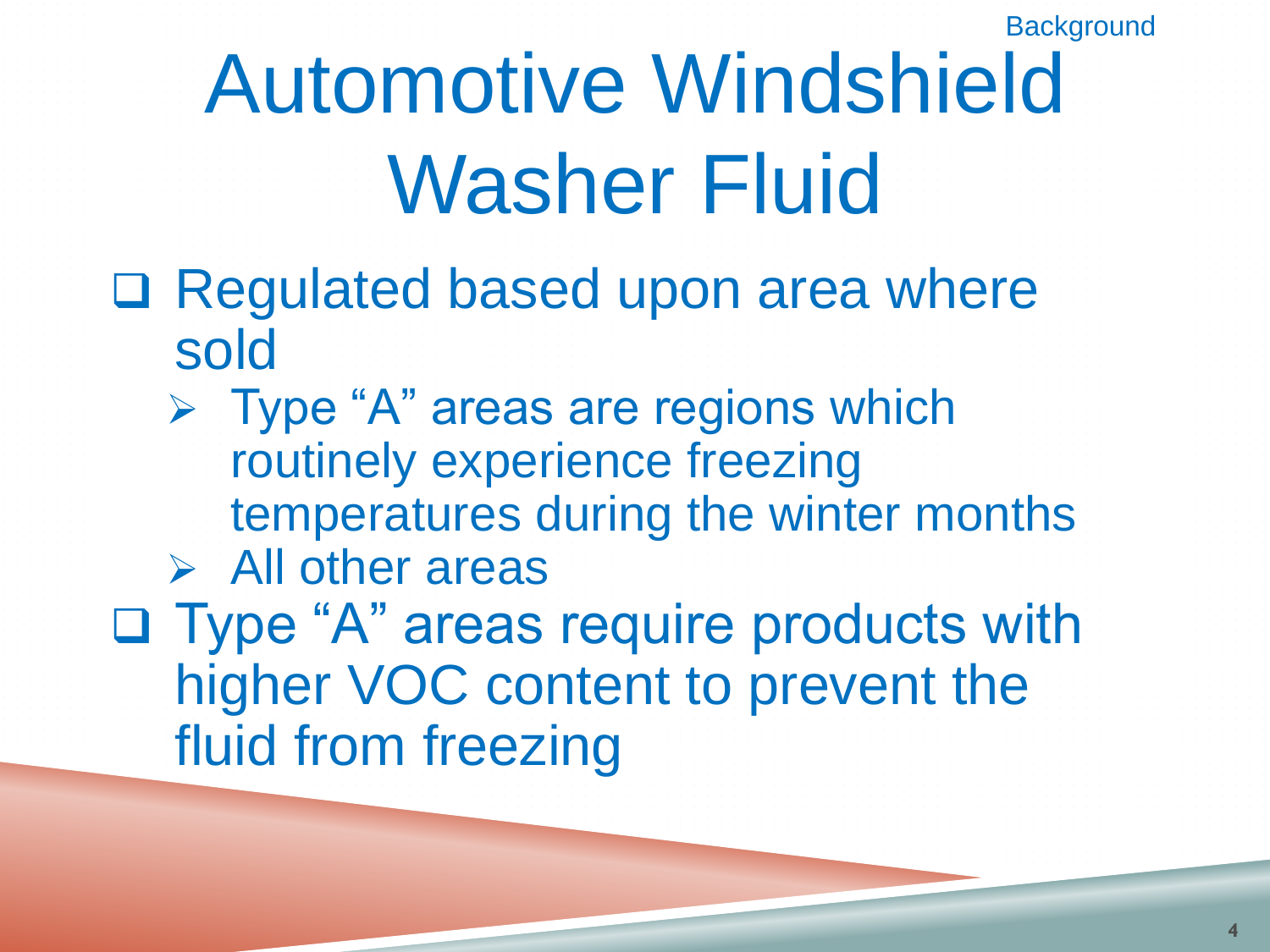# Automotive Windshield Washer Fluid

□ Sold as ready-to-use (premixed) and concentrated (dilutable) products

- ▶ Premixed products with higher VOC content sold in Type "A" areas
- $\triangleright$  Dilutable products are allowed to be sold statewide
	- Must specify clear dilution language for Type "A" and Nontype "A" areas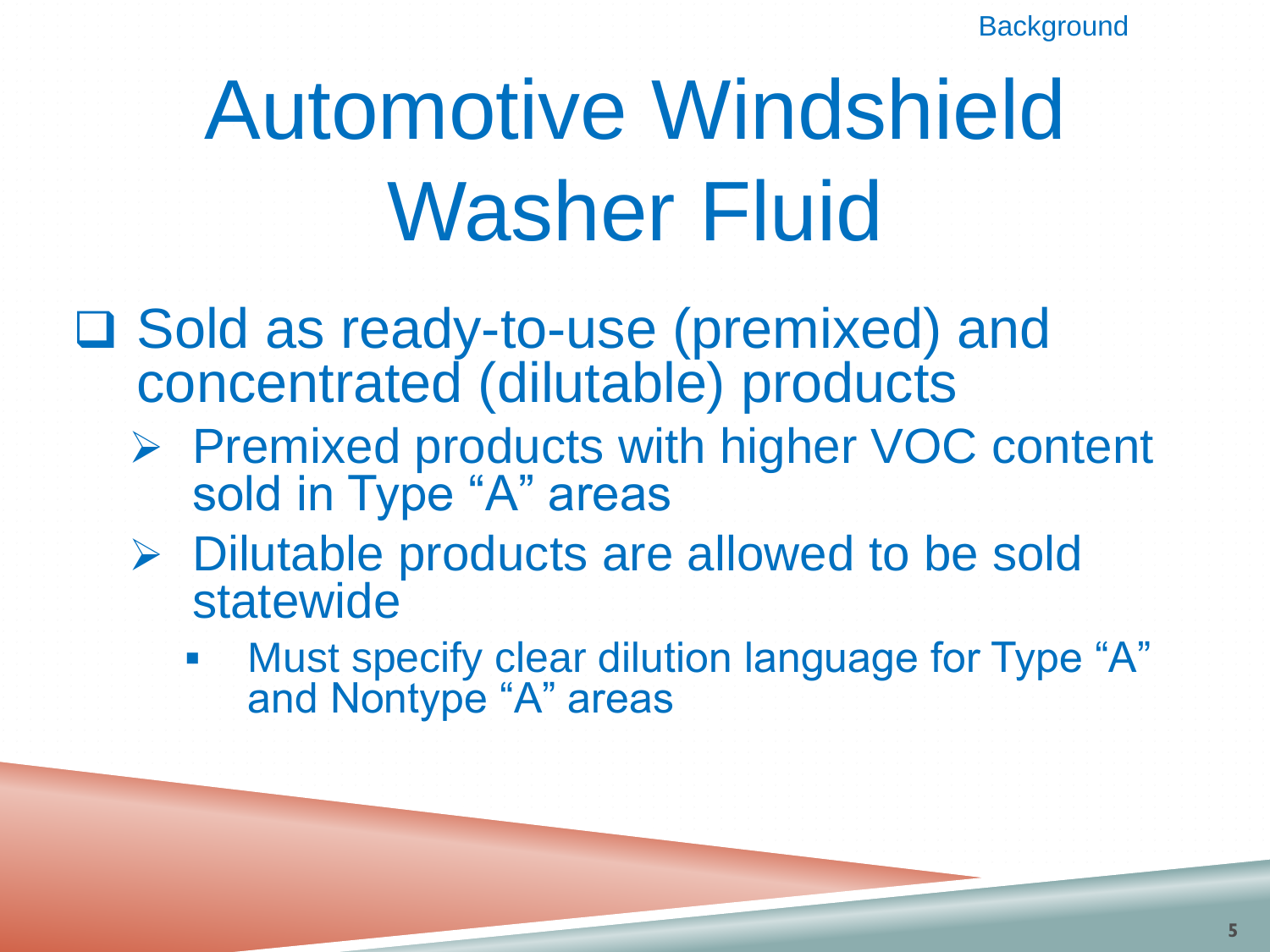# VOC Standards

| <b>Automotive Windshield Washer Fluid</b> | 1993 | <b>Today</b> |
|-------------------------------------------|------|--------------|
| Type "A" Areas                            | 35%  | 25%          |
| Nontype "A" Areas                         | 10%  | $1\%$        |

#### □ Standards have resulted in VOC emission reductions of over 25 tons per day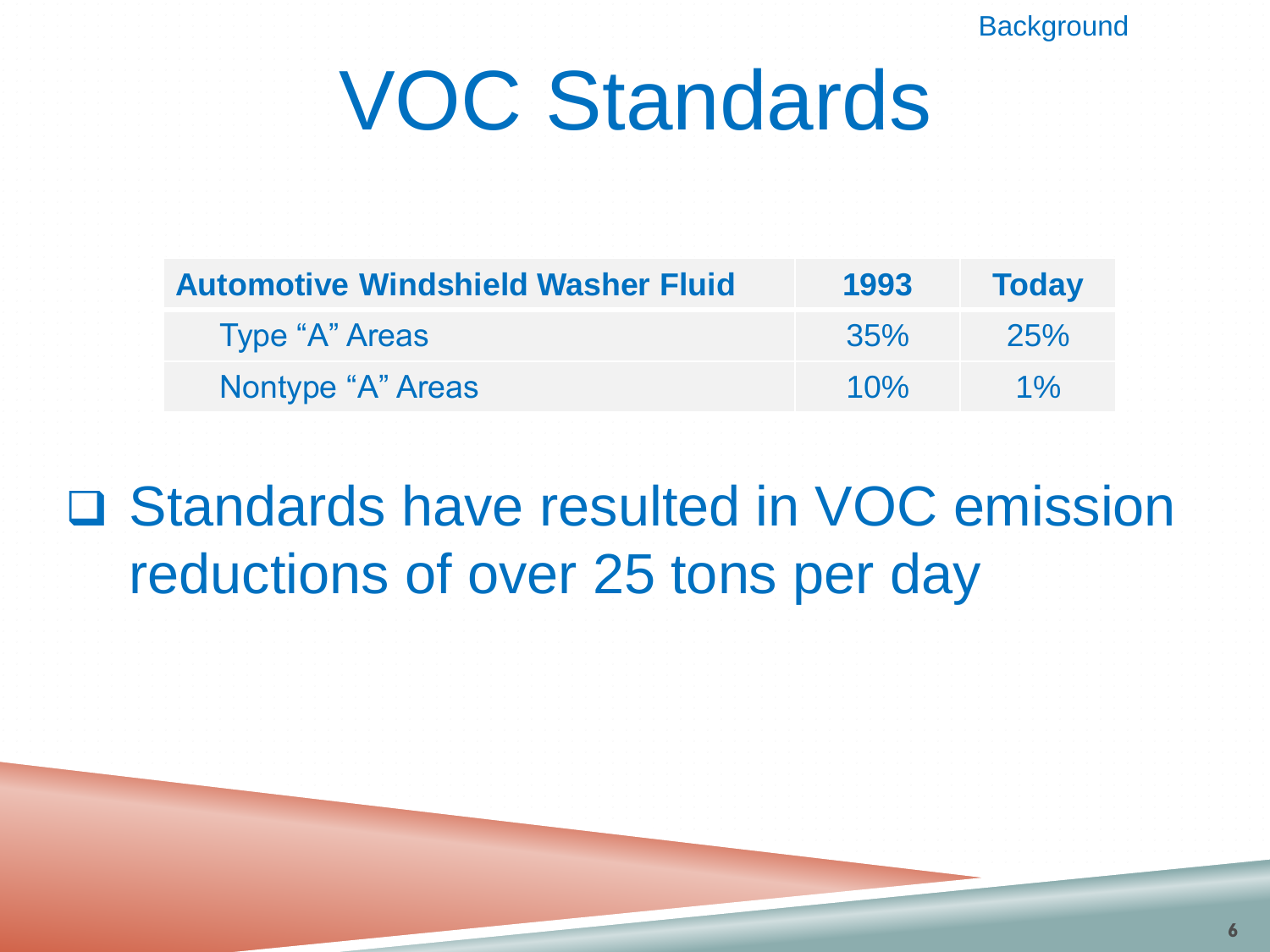# Need for Proposed Amendments

- □ Areas that routinely experience freezing temperatures should be added to Type "A"
- □ Need to clarify current Type "A" Areas □ Labeling should be clarified for concentrated products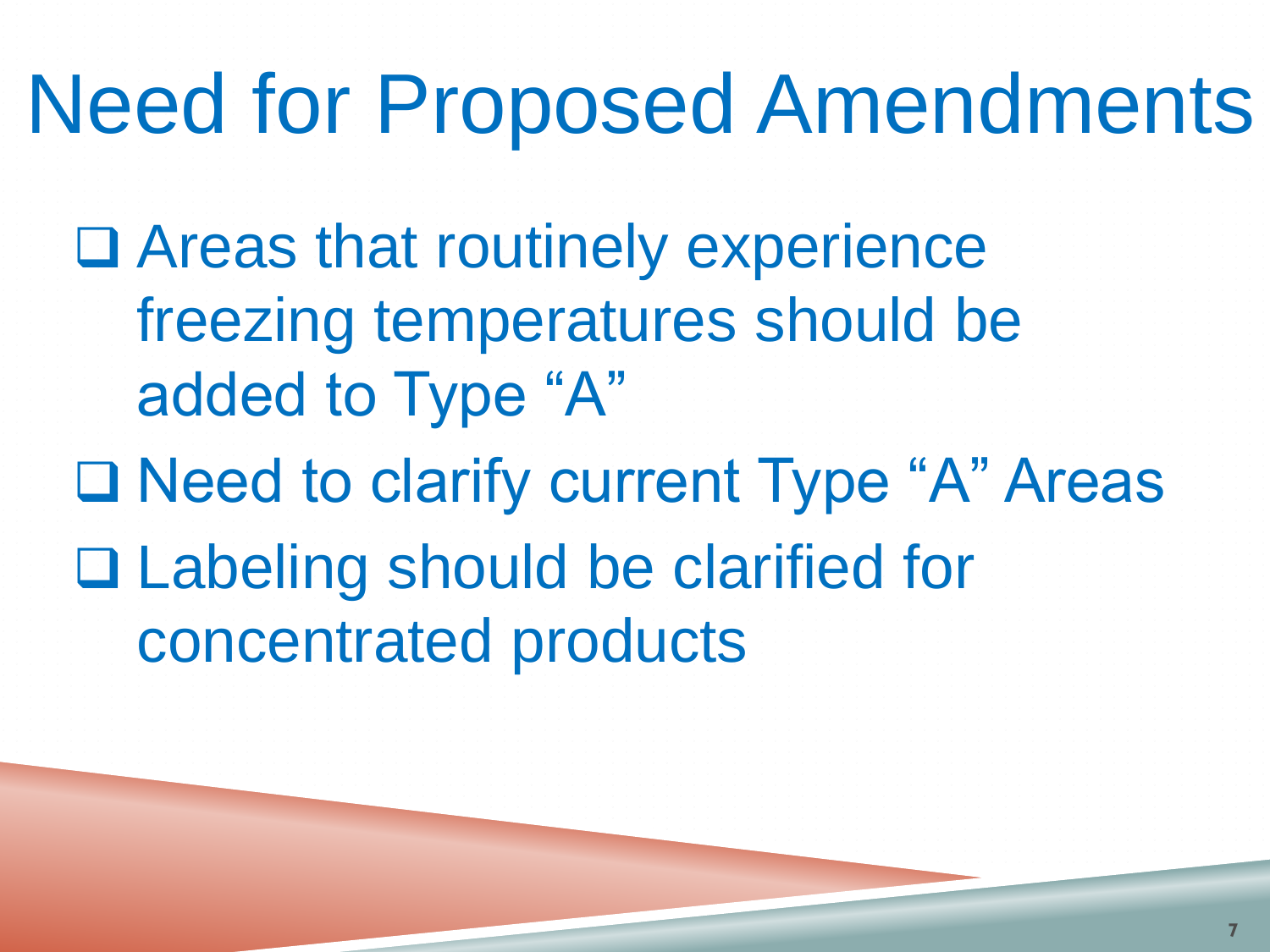Proposed Amendments

# Expand Type "A" Areas

#### Addition of new Type "A" areas

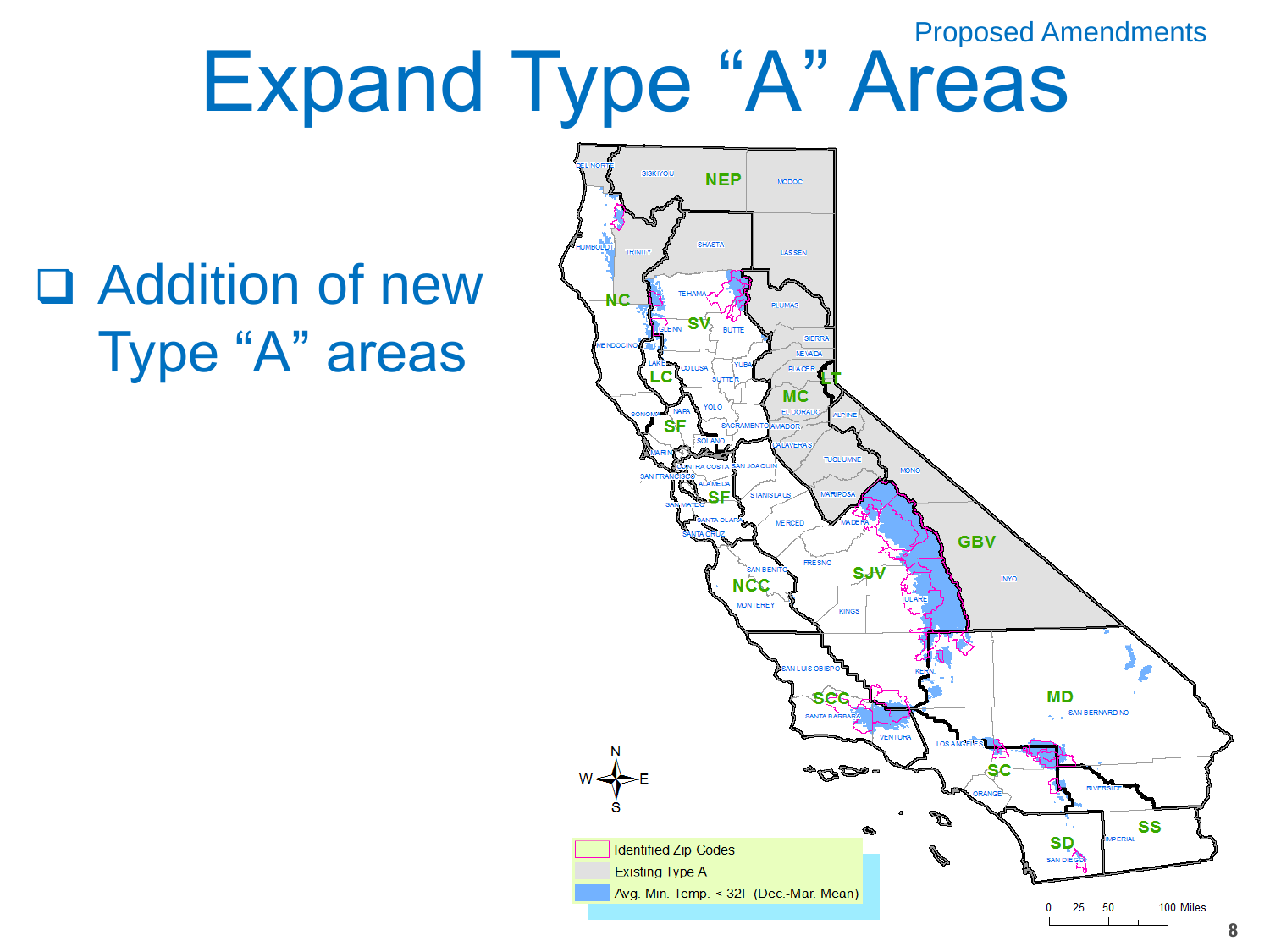Proposed Amendments

# **Other Clarifications**

□ Current Type "A" areas would be defined by county instead of air basin

**▶ Use of ZIP codes to describe Placer county** Type "A" areas

□ Clarify label on concentrated products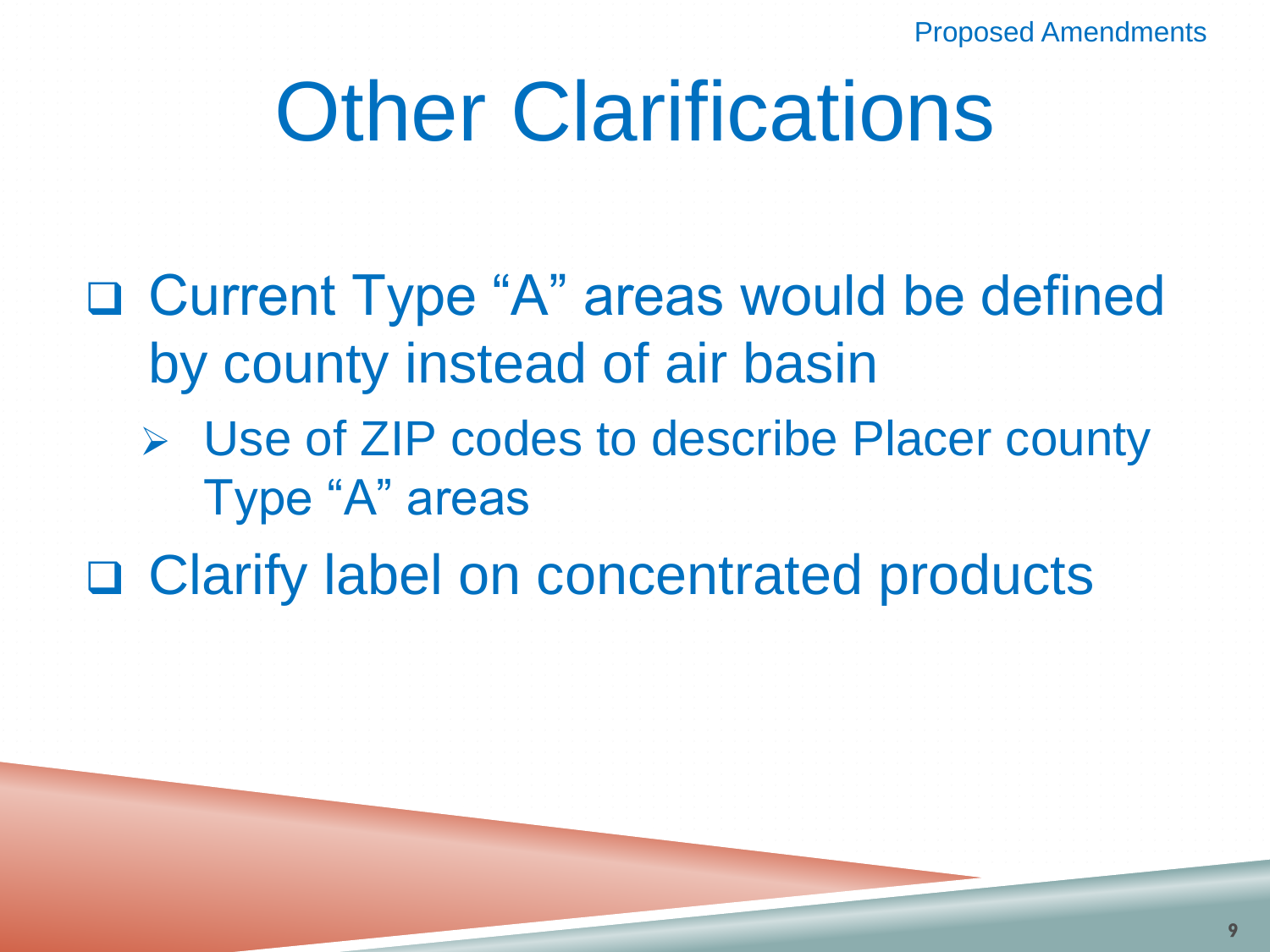### **Outreach**

□ Public Workshop (Webcast) □ Industry Conference Calls Amendments reflect public input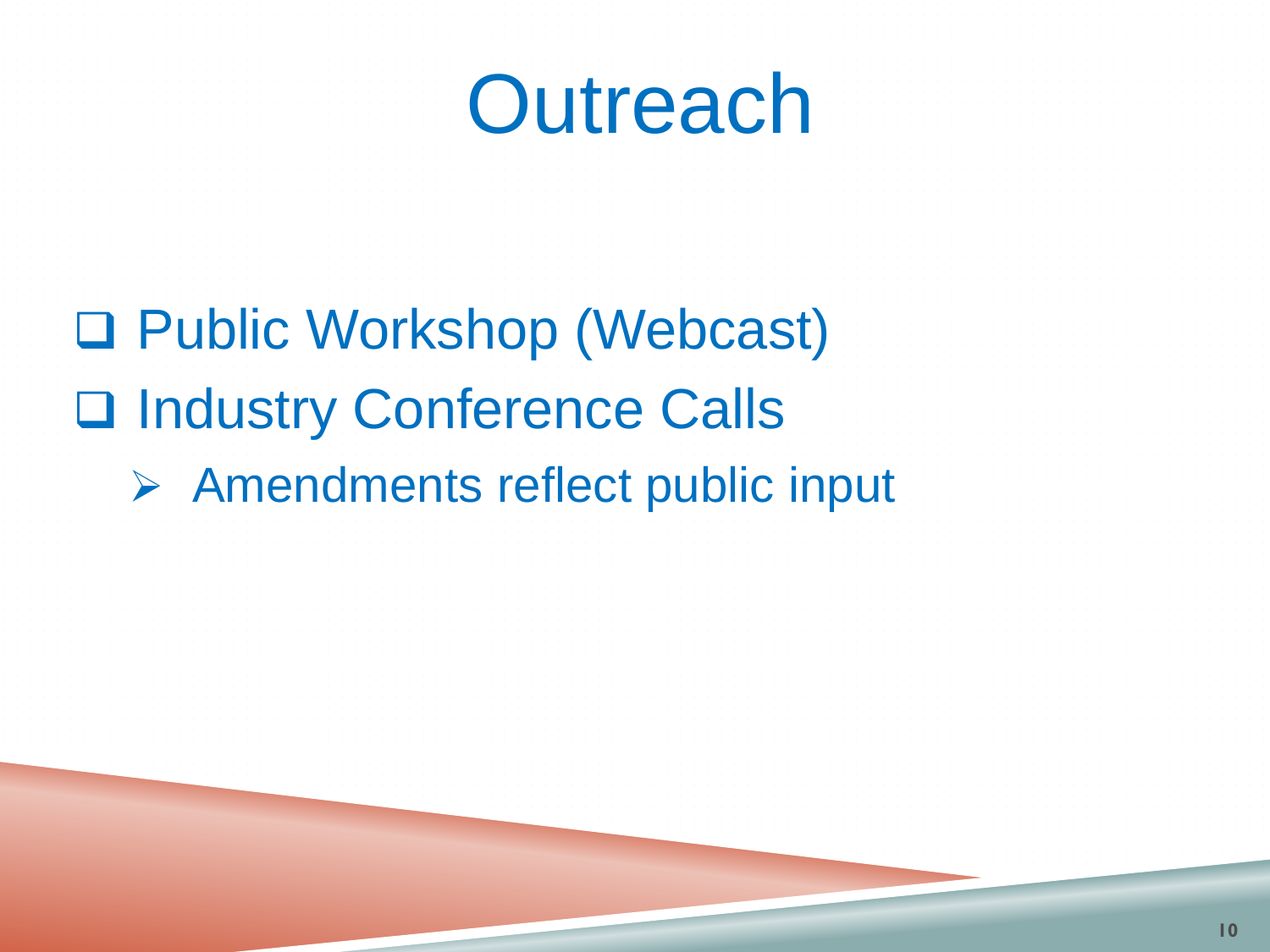# Impacts

#### **D** Economic  $\triangleright$  Possible one-time cost to relabel Environmental None